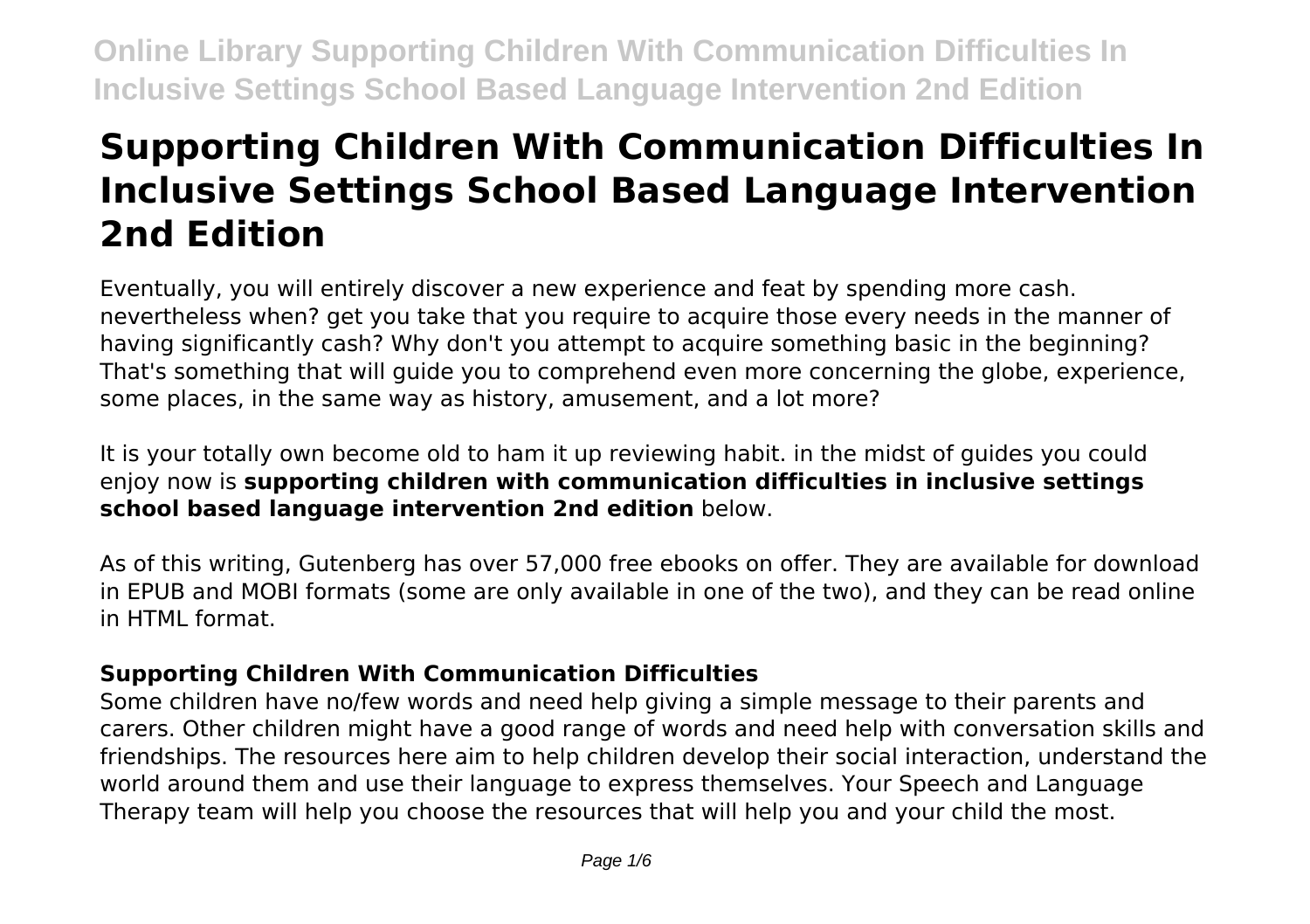# **How to support children with social communication difficulties**

Therapy Focus speech pathologists help children and adults with disability develop their speech, language, literacy and communication. This can include support for the use of Alternative and Augmentative Communication (AAC) systems and solutions for people whose communication needs are not met by speech or writing. Learn more here.

#### **How to support someone with communication difficulties ...**

Students who speak dialects different from standard English may have communication problems that represent either language differences or, in more severe instances, language disorders. How Many Children Have Communication Disorders? The overall estimate for speech and language disorders is widely agreed to be 5% of school-aged children.

### **The Secret To Overcoming Communication Disorders In Children**

It is important to have a number of functional strategies to help children with severe communication difficulties. For instance, a boy with autism may use visual schedules and strategies, a girl with hearing impairment may use sign and facial expression, and a boy with profound learning difficulties may use a communication device or objects of reference .

# **Children with Severe Communication Difficulties and High ...**

support such as gesture or pictures when giving them information. • Some children need extra time to process information. Leave a pause if the child does not immediately respond. • Encourage the child to be aware of their understanding difficulties and ask for help if they don't understand. Explain that it's ok if they haven't understood.

### **Classroom strategies for children with communication ...**

Here are five tips for on how practitioners can help support children with speech difficulties within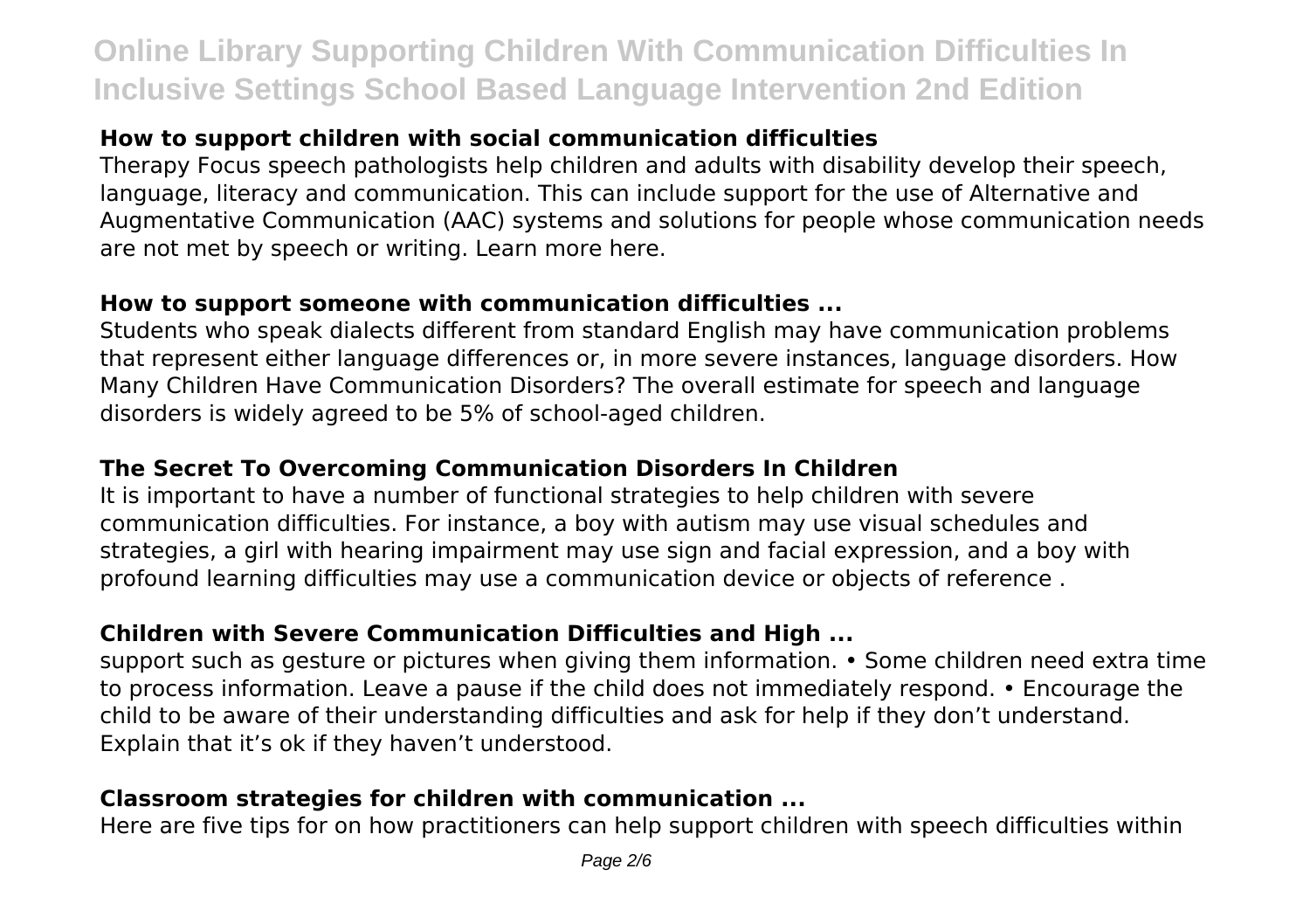the setting. Gathering observations and evidence – Having a collection of observations and evidence can help when it comes to referring a child to an outside agency such as a Speech Therapist.

#### **How practitioners can support children with speech ...**

How are communication disorders diagnosed in a child? Most children with these disorders are referred to a speech-language pathologist. This is a speech expert who treats children who are having problems communicating. Your child may also see a child psychiatrist. That is often the case if the child has emotional or behavioral problems.

### **Communication Disorders in Children: Types, Causes ...**

and Speech – Generating Devices in Nine Children with Autism Spectrum Disorder 20 5. Supporting Children with Severe-to-Profound Learning Difficulties and Complex Communication Needs to Make their Views Known: Observation Tools and Methods 22 6. Improving Social Skills in Adolescents and Adults with Autism and Severe to

# **Communication Strategies to Support Children and Young ...**

Strategies to help Children who have Difficulties with Expressive Language 1. Some children need help to learn to adapt their speech to suit different situations. Drama sessions, circle-time, role play and social skills groups help to develop this skill. Involve the child in tasks with others where negotiation and co-operation skills are required.

# **Children with Language Difficulties in Primary School ...**

It doesn't matter whether the communication is verbal or non-verbal – it is the experiences that will ultimately support their literacy and numeracy competency throughout early childhood. If babies and children aren't provided opportunities to express themselves and communicate with others in a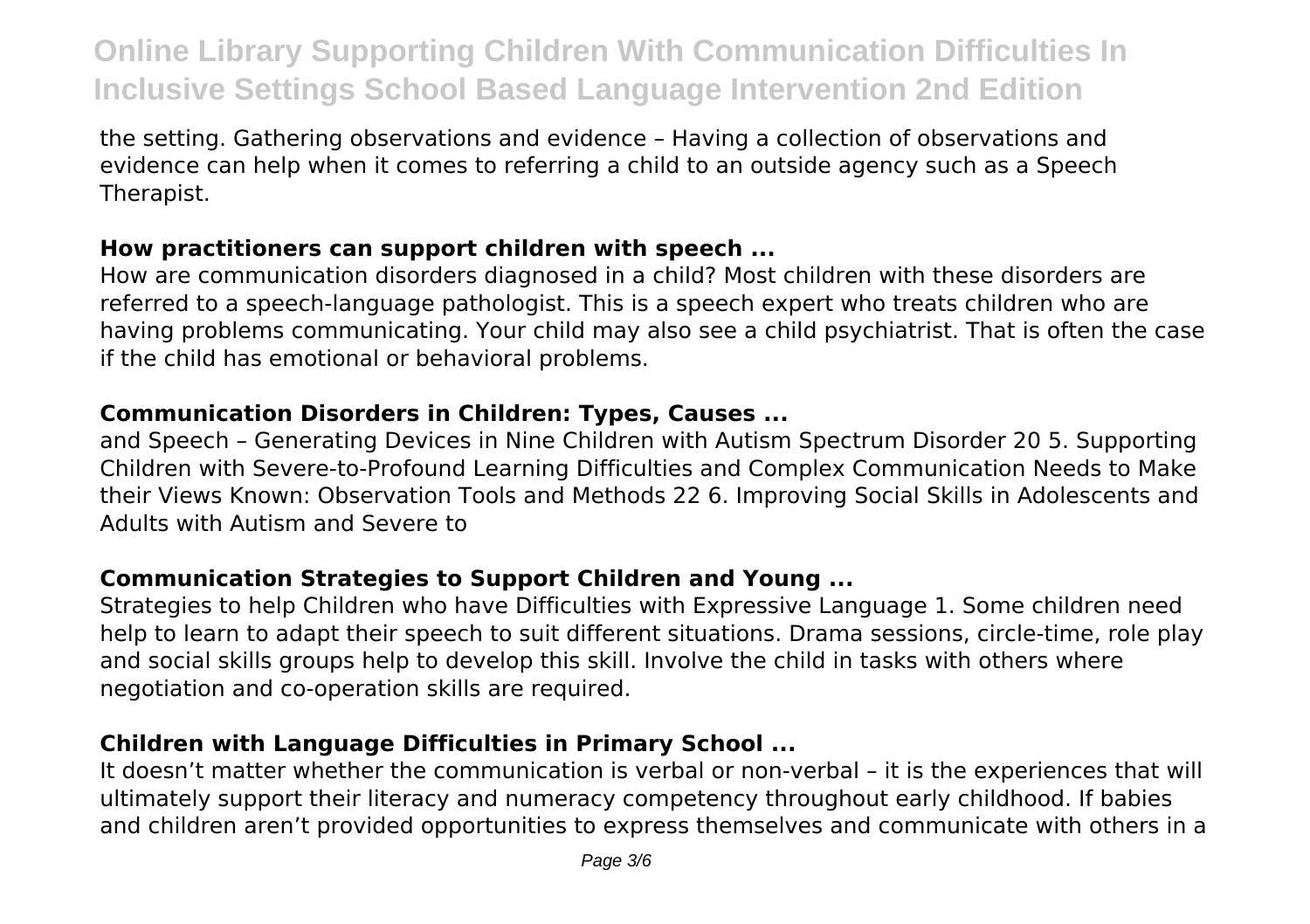variety of ways it can contribute to them feeling as though they are never 'heard' or ...

### **How to Support Communication in the Early Years.**

Children with a language disorder have difficulties with both speaking and understanding. They tend to have limited vocabularies, leave endings off words and use very simple grammar in their sentences. They have difficulties telling coherent stories and don't understand complex instructions.

#### **How to support children with language difficulties | The Key**

Children with special needs or learning difficulties often have difficulties with communication. Some children require speech and language therapy to improve, and others need greater intervention and perhaps the addition of some form of communication system or device. However, no matter what the level of communication difficulty, there are many ways to help most children to communicate more effectively.

#### **Children with Special Needs & Learning Difficulties ...**

There are many useful strategies to use with children who have social communication difficulties e.g. social stories, visual symbols. Children with social communication difficulties can often learn the rules of appropriate behaviour for social situations. Understanding the nature of the difficulties is

### **Social Communication€ Difficulties€and Autistic Spectrum ...**

Identifying and supporting speech, language and communication needs. Language is one of the most important skills we will ever learn, and the ability to use and understand language is essential for the development of all children. It's crucial, therefore, that those working with children on a daily basis are able to identify, support and refer ...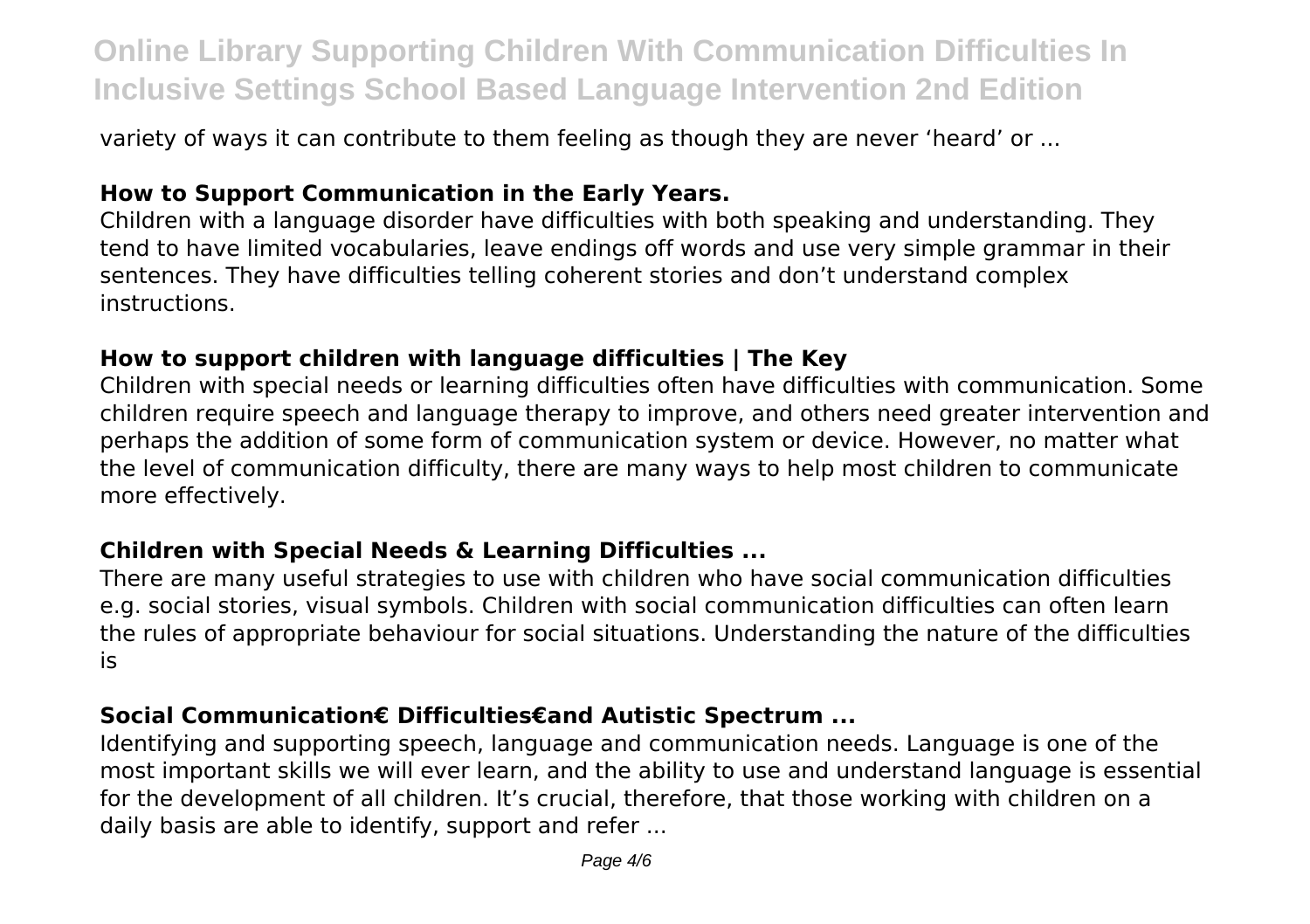## **Identifying and supporting speech, language and ...**

Getting help. The Ace Centre offers help and support for children who have complex physical and communication difficulties, and for their parents, carers or therapists. The charity I CAN helps children develop speech, language and communication skills, with a special focus on children with a communication disability.

## **How to care for someone with communication difficulties - NHS**

The earlier practitioners intervene and offer support the better the outcomes for the child. These strategies are not just useful for children who are experiencing difficulties but are important for all children in the early years as these strategies help to form the basic skills needed to understand communication and language.

### **Strategies to support Communication and Language in the ...**

Communication and autism spectrum disorder: the basics. Children with autism spectrum disorder (ASD) can find it hard to relate to and communicate with other people. They might be slower to develop language, have no language at all, or have significant difficulties in understanding or using spoken language.

# **Communication in children with autism | Raising Children ...**

More often than not children who have behavioural difficulties have communication problems, impacting their understanding of language, spoken language and social skills. In Wetherby Young Offenders Institute research found that around 60% of inmates had speech, language and communication needs .